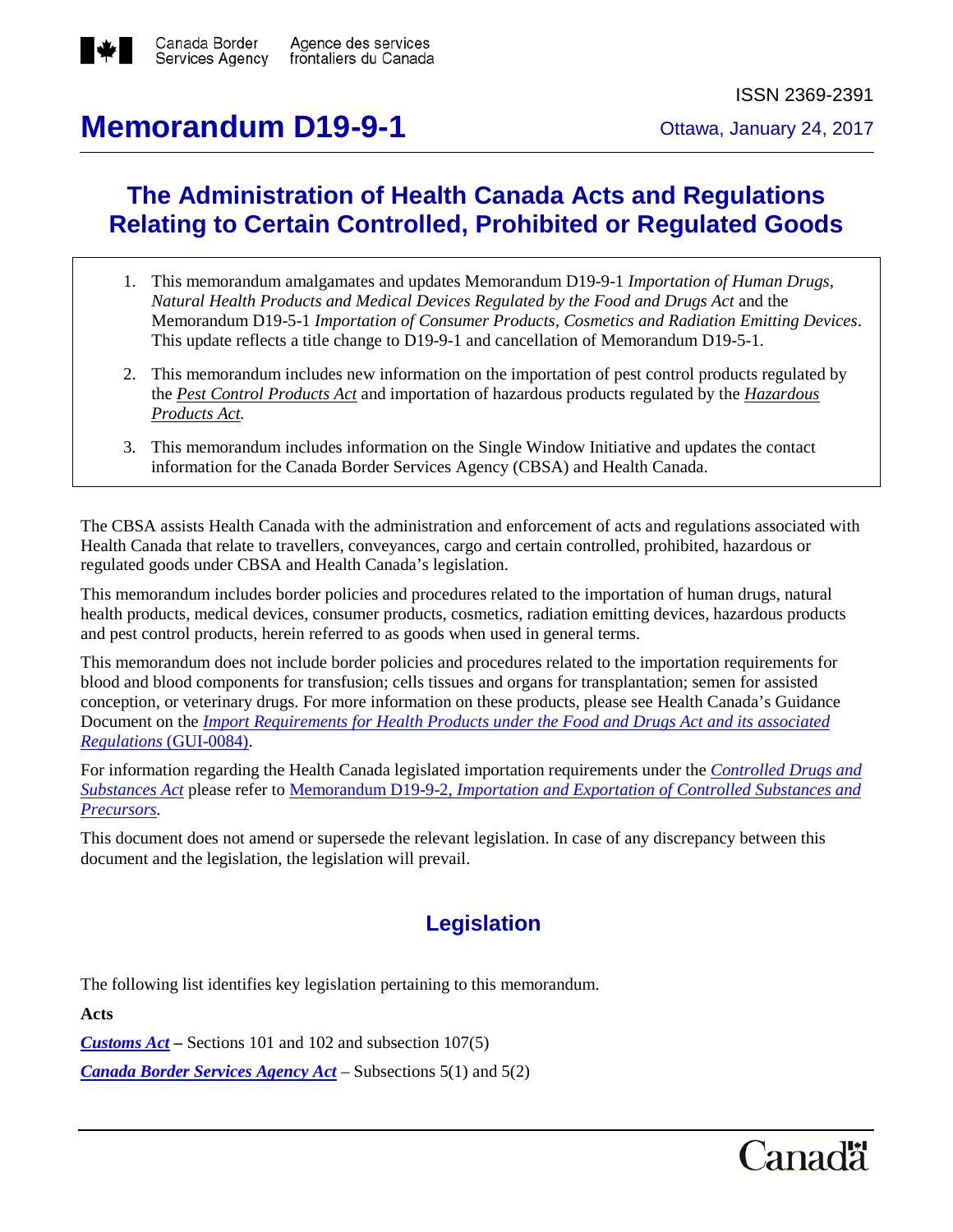*[Food and Drugs Act](http://laws-lois.justice.gc.ca/eng/acts/f-27/)* **–** Sections 2, 16, 23, 25, subsections 27(1)-(3)

*[Canada Consumer Product Safety Act](http://laws-lois.justice.gc.ca/eng/acts/c-1.68/)* – Section 2, 5-9, subsections 13(1) and 13(5), 21(1) and 21(2), section 31, subsections 32(1) and 32(2) and Schedule 2

*[Radiation Emitting Devices Act](http://laws-lois.justice.gc.ca/eng/acts/R-1/)* – Sections 2, 3, 4, 5, subsections 8(1) and 8(5) and section 10

*[Pest Control Products Act](http://laws-lois.justice.gc.ca/eng/acts/P-9.01/)* – Section 2, subsections 6(1)-(3), sections 48 and 52, subsections 53(1) and 53(2), section 55, subsections 57 (1)-(3) and 59(1)-(3)

*[Hazardous Products Act](http://laws-lois.justice.gc.ca/eng/acts/H-3/)* **–** Sections 2, 12, 14, 14.1, 14.2, 20-26, 28, and Schedule 1

*[Hazardous Materials Information Review Act](http://laws-lois.justice.gc.ca/eng/acts/H-2.7/)* **–** Sections 10 and 11

## **Regulations**

*[Food and Drug Regulations](http://laws-lois.justice.gc.ca/eng/regulations/c.r.c.,_c._870/)* **–** A.01.026, A.01.040, A.01.041, A.01.043, A.01.044 (1) and (2), C.01A.004 (1) to (3), C.01.014 (1) and (2), C.01.045

*[Natural Health Products Regulations](http://laws-lois.justice.gc.ca/eng/regulations/sor-2003-196/)* – Subsections 1(1), 4(1)-(3), 27(1) and (2), and section 100

*[Medical Device Regulations](http://laws-lois.justice.gc.ca/eng/regulations/SOR-98-282/)* – Sections 2 and 26, and subsections 44(1) and (2)

*[Cosmetic Regulations](http://laws-lois.justice.gc.ca/eng/regulations/C.R.C.,_c._869/)* – Sections 5-8, subsections 9(1) and 9(2), and section 30

*[Pest Control Products Regulations](http://laws-lois.justice.gc.ca/eng/regulations/sor-2006-124/)* – Section 1, paragraphs 3(1)(a) and 3(1)(f), sections 4, 36, 42, 47 and 51

*[Hazardous Products Regulations](http://laws-lois.justice.gc.ca/eng/regulations/SOR-2015-17/)* **–** Sections 1, 3, 4, and Schedules 1-5

## **Guidelines and General Information**

## **Definitions**

For the purpose of this memorandum, the following definitions are used:

**Goods:** Defined as human drugs, natural health products, medical devices, consumer products, cosmetics, radiation emitting devices, hazardous products and pest control products.

**Minister:** The Minister of Public Safety administers the *[Customs Act](http://laws-lois.justice.gc.ca/eng/acts/C-52.6/)*, *[Canada Border Services Agency Act](http://laws-lois.justice.gc.ca/eng/acts/c-1.4/)*, and their regulations. The Minister of Health and the Department of Health ("Health Canada") administers the other legislations in the list above.

## **Human Drugs, Natural Health Products and Medical Devices:**

**Drug Identification Number (DIN):** An eight (8) digit numerical code assigned to each drug marketed in accordance with the *[Food and Drugs Act](http://laws-lois.justice.gc.ca/eng/acts/f-27/)* and its *[Food and Drug Regulations](http://laws-lois.justice.gc.ca/eng/regulations/c.r.c.,_c._870/)*.

**Human Drugs:** These are drugs as defined in the *[Food and Drugs Act](http://laws-lois.justice.gc.ca/eng/acts/f-27/)* (except for natural health products) and regulated under the *[Food and Drug Regulations](http://laws-lois.justice.gc.ca/eng/regulations/c.r.c.,_c._870/)*. They include non-prescription and prescription drugs.

**Note:** Drugs regulated under the *Controlled Drugs and Substances Act* are not included in the definition of 'Human Drugs'. Controlled substances and precursors are covered in th[e Memorandum D19-9-2,](http://www.cbsa-asfc.gc.ca/publications/dm-md/d19/d19-9-2-eng.html) *Importation and Exportation of Controlled Substances and Precursors.*

**Medical Device:** A device within the meaning of s.2 of the *[Food and Drugs Act](http://laws-lois.justice.gc.ca/eng/acts/f-27/)*, but does not include any device that is intended for use in relation to animals. Medical devices are classified as Class I, II, III, or IV, depending on their risk level.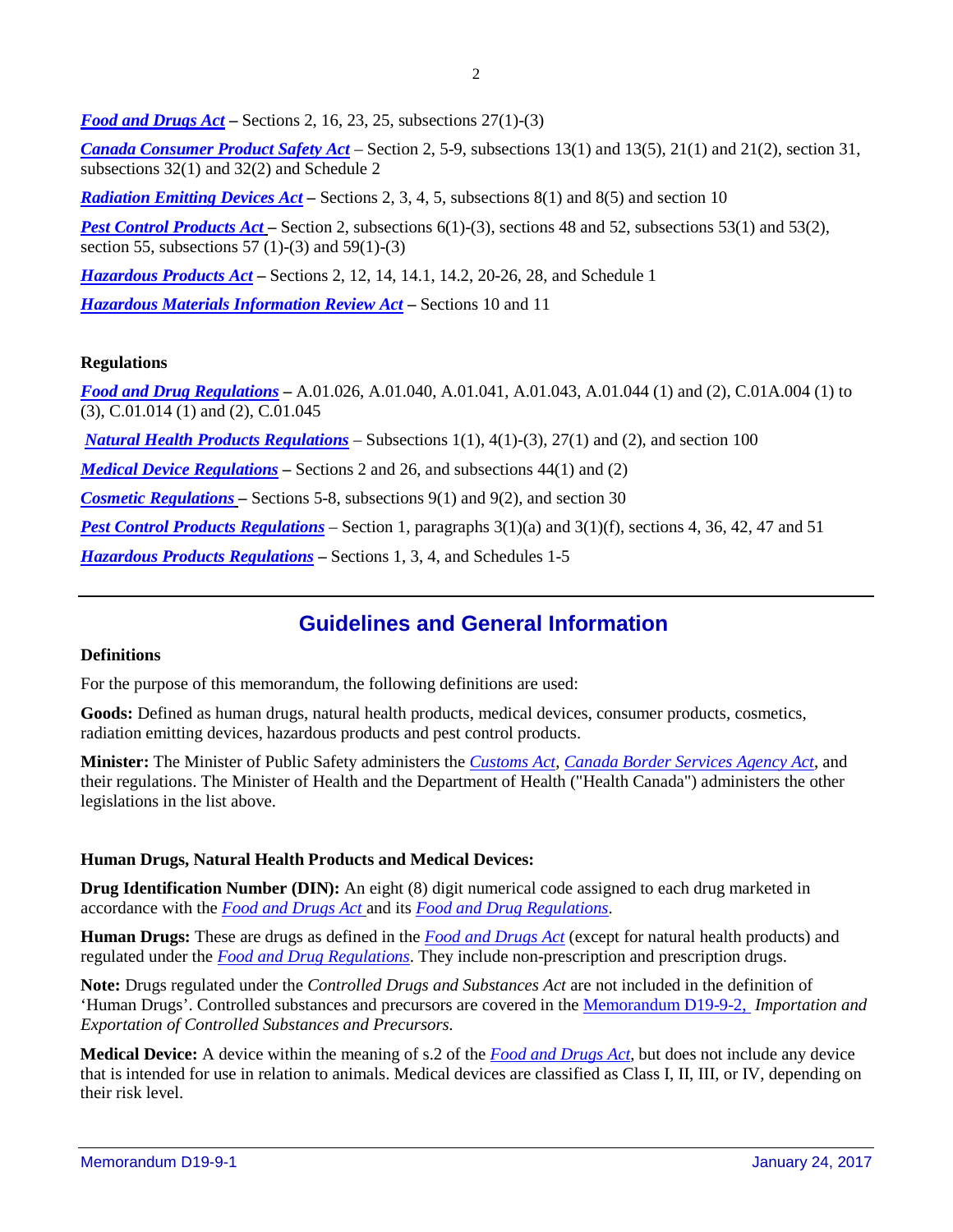**Natural Health Products:** For a complete definition, please refer to the *[Natural Health Products Regulations](http://laws-lois.justice.gc.ca/eng/regulations/sor-2003-196/)*. Natural health products include traditional medicines, vitamins, minerals, and homeopathic medicines, manufactured, sold or represented for use as Natural Health Products.

**Natural Product Number (NPN or DIN-HM):** An eight (8) digit numerical code assigned to each natural health product or homeopathic medicine approved to be marketed under the *[Natural Health Products Regulations.](http://laws-lois.justice.gc.ca/eng/regulations/sor-2003-196/)*

**Non-Prescription Drugs:** Any human drug that is not a prescription drug.

**Prescription Drugs**: Any drug containing a substance listed on the Prescription Drug List. The Prescription Drug List can be found on the Health Canada website or the following link: [http://www.hc-sc.gc.ca/dhp](http://www.hc-sc.gc.ca/dhp-mps/prodpharma/pdl-ord/index-eng.php)[mps/prodpharma/pdl-ord/index-eng.php.](http://www.hc-sc.gc.ca/dhp-mps/prodpharma/pdl-ord/index-eng.php)

#### **Consumer Products, Cosmetics and Radiation Emitting Devices:**

**Consumer Product:** A product, including its components, parts or accessories that may reasonably be expected to be obtained by an individual to be used for non-commercial purposes, including for domestic, recreational and sports purposes, and includes its packaging.

**Danger to human health or safety:** Any unreasonable hazard — existing or potential — that is posed by a consumer product during or as a result of its normal or foreseeable use and that may reasonably be expected to cause the death of an individual exposed to it or have an adverse effect on that individual's health — including an injury — whether or not the death or adverse effect occurs immediately after the exposure to the hazard, and includes any exposure to a consumer product that may reasonably be expected to have a chronic adverse effect on human health.

**Cosmetic:** Includes any substance or mixture of substances manufactured, sold or represented for use in cleansing, improving or altering the complexion, skin, hair or teeth, and includes deodorants and perfumes

**Radiation Emitting Device:** Any device that is capable of producing and emitting radiation, or any component of or accessory to a device that is capable of producing and emitting radiation.

#### **Pest Control Products:**

#### **Pest Control Product**:

- (a) A product, an organism or a substance, including a product, an organism or a substance derived through biotechnology, that consists of its active ingredient, formulants and contaminants, and that is manufactured, represented, distributed or used as a means for directly or indirectly controlling, destroying, attracting or repelling a pest or for mitigating or preventing its injurious, noxious or troublesome effects;
- (b) an active ingredient that is used to manufacture anything described in paragraph (a); or
- (c) any other thing that is prescribed to be a pest control product.

**Note:** Pest control products are classified as domestic, commercial, restricted or manufacturing. A pest control product can include a chemical, a device or a microbial agent.

**Device:** An article, an instrument, an apparatus, a contrivance or a gadget. Devices that are contained in Schedule 1 of the *[Pest Control Products Regulations](http://www.laws-lois.justice.gc.ca/eng/regulations/SOR-2006-124/)* are regulated under the *[Pest Control Products Act](http://laws-lois.justice.gc.ca/eng/acts/P-9.01/)*.

**Microbial Agent:** A pest control product whose active ingredient is a micro-organism. It includes any metabolites and toxins produced by the micro-organism. **Note:** A micro-organism is any organism too small to be visible to the naked eye, and includes viruses, bacteria, protozoa, algae, etc., that are represented for or used in controlling pests.

**Pest Control Product Registration Number (PCP Reg. No.):** Numerical code assigned to each pest control product approved under the *[Pest Control Products Act](http://laws-lois.justice.gc.ca/eng/acts/P-9.01/)* for import, distribution and use. The code consists of up to five digits, and sometimes two additional characters at the end (12345 or 12345.xx).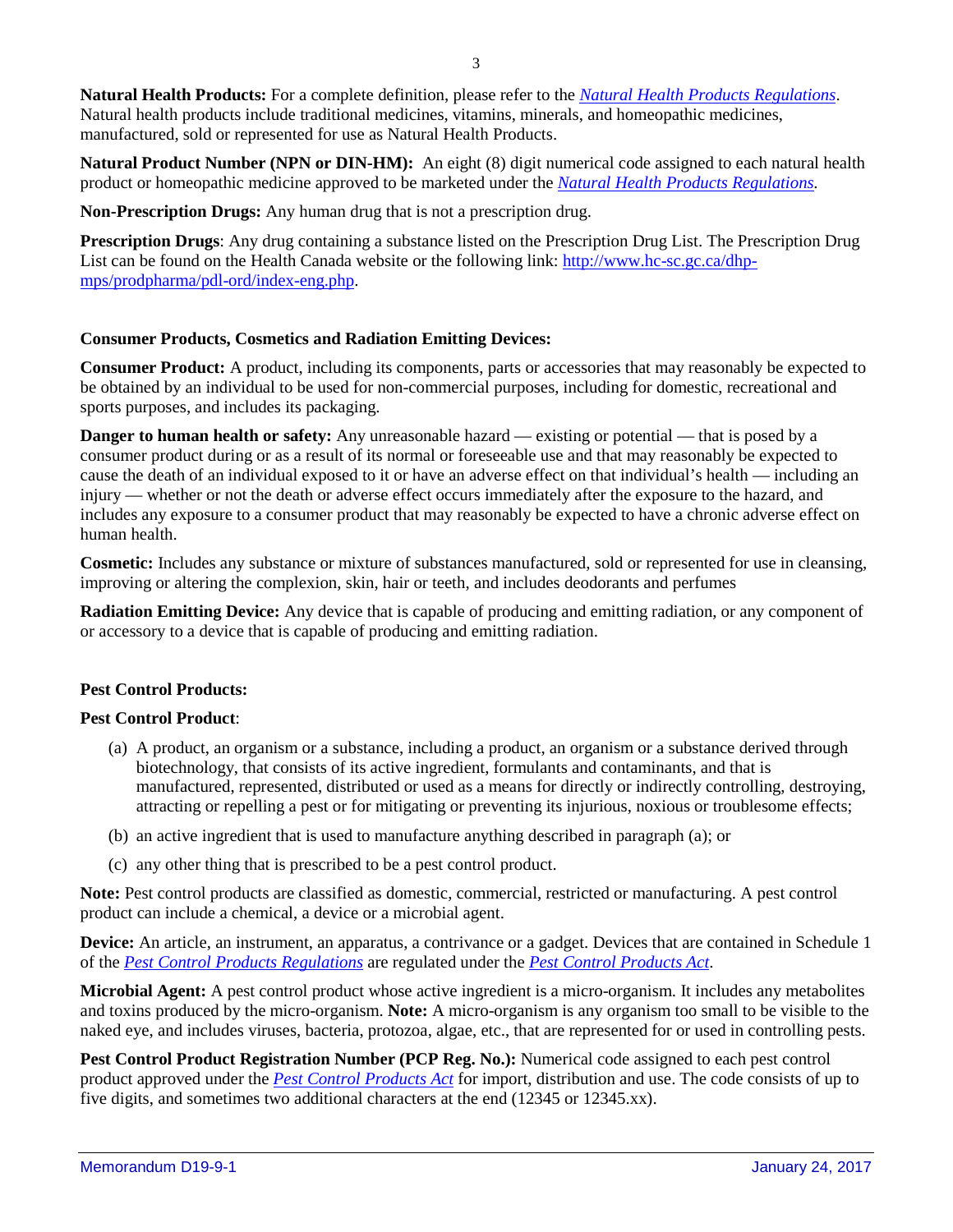**Research Authorization Certificate Number (RA No.):** Alphanumerical code assigned to each Research Authorization Certificate, authorizing specific pest control products for specific research purposes. The code consists of four digits, RA, and then the last two digits of the year issued (1234-RA-12). Research Authorization Certificates are issued by Health Canada after review and approval of the appropriate information as outlined in the *[Pest Control Products Regulations](http://laws-lois.justice.gc.ca/eng/regulations/SOR-2006-124/)*, to conduct research on pest control products in support of registration or amendments to existing registrations.

**Research Notification Certificate Number (RN No.):** Alphanumerical code assigned to each Research Notification Certificate, authorizing specific pest control products for specific research purposes. The code consists of four digits, RN, and then the last two digits of the year issued (1234-RN-12). Research Notification Certificates are issued by Health Canada after review and approval of the appropriate information as outlined in the *[Pest](http://laws-lois.justice.gc.ca/eng/regulations/SOR-2006-124/)  [Control Products Regulations](http://laws-lois.justice.gc.ca/eng/regulations/SOR-2006-124/)*, to conduct research on pest control products in support of registration or amendments to existing registrations.

**Foreign Product Use (FPU) Certificate Number:** Numerical code assigned to each Foreign Product Use Certificate issued according to the Grower Requested Own Use (GROU) Program, authorizing importation of specific unregistered pest control products for specific agricultural purposes. The code consists of six or seven digits, a dash, then three digits (123456-123 or 1234567-123).

**Scheduled under the** *Pest Control Products Act***:** This statement refers to pest control products that are not required to be registered (and as such would not have a PCP Reg. No.) in order to be imported and distributed for sale and use (they are "are exempt from registration"). For a complete list, please refer to the *[Pest Control](http://laws-lois.justice.gc.ca/eng/regulations/SOR-2006-124/)  [Products Regulations](http://laws-lois.justice.gc.ca/eng/regulations/SOR-2006-124/)* Schedule 2.

## **Hazardous Products:**

**Hazardous Product:** Any product, mixture, material or substance that is classified in accordance with the *[Hazardous Products Regulations](http://laws-lois.justice.gc.ca/eng/regulations/SOR-2015-17/)* in a category or subcategory of a physical or a health hazard class listed in Schedule 2 of the *[Hazardous Products Act.](http://laws-lois.justice.gc.ca/eng/acts/H-3/)* **Note:** A hazardous product cannot be a "consumer product" as defined under the *[Canada Consumer Product Safety Act](http://laws-lois.justice.gc.ca/eng/acts/c-1.68/)* or a "pest control product" as defined under the *[Pest Control](http://laws-lois.justice.gc.ca/eng/acts/P-9.01/)  [Products Act.](http://laws-lois.justice.gc.ca/eng/acts/P-9.01/)*

**Label:** A group of written, printed or graphic information elements that relate to a hazardous product. Labels are designed to be affixed to, printed on or attached to the hazardous product or the container in which the hazardous product is packaged.

**Safety Data Sheet:** A document that contains, under the headings that, by virtue of the *[Hazardous Products](http://laws-lois.justice.gc.ca/eng/regulations/SOR-2015-17/)  [Regulations,](http://laws-lois.justice.gc.ca/eng/regulations/SOR-2015-17/)* are required to appear in the document, information about a hazardous product, including information related to the hazards associated with any use, handling or storage of the hazardous product in a work place.

**HMIRA Registry Number:** An identification number assigned to the hazardous product by Health Canada in the context of the *[Hazardous Materials Information Review Act](http://laws-lois.justice.gc.ca/eng/acts/H-2.7/)* to exempt a supplier subject to the *[Hazardous](http://laws-lois.justice.gc.ca/eng/acts/H-3/)  [Products Act](http://laws-lois.justice.gc.ca/eng/acts/H-3/)* from having to disclose confidential business information (CBI), such as the chemical name of one or more trade-secret hazardous ingredient, on the safety data sheet or label of the hazardous product. As a replacement for CBI, the HMIRA registry number is required to be shown on the safety data sheet of the hazardous product and, for certain claims, on the label of the hazardous product.

## **Role of the Canada Border Services Agency**

- 1. The CBSA assists Health Canada in administering Health Canada legislation as it relates to the importation of goods.
- 2. The CBSA is not required to verify, validate, stamp, and/or return any permits or licenses for goods on behalf of Health Canada.
- 3. The CBSA may detain goods under the authority of the *[Customs Act](http://laws-lois.justice.gc.ca/eng/acts/C-52.6/)* and refer them to Health Canada for an admissibility recommendation, either as a result of specific information or on the occasion that the border services officers find/determine suspected contraventions of Health Canada's legislation.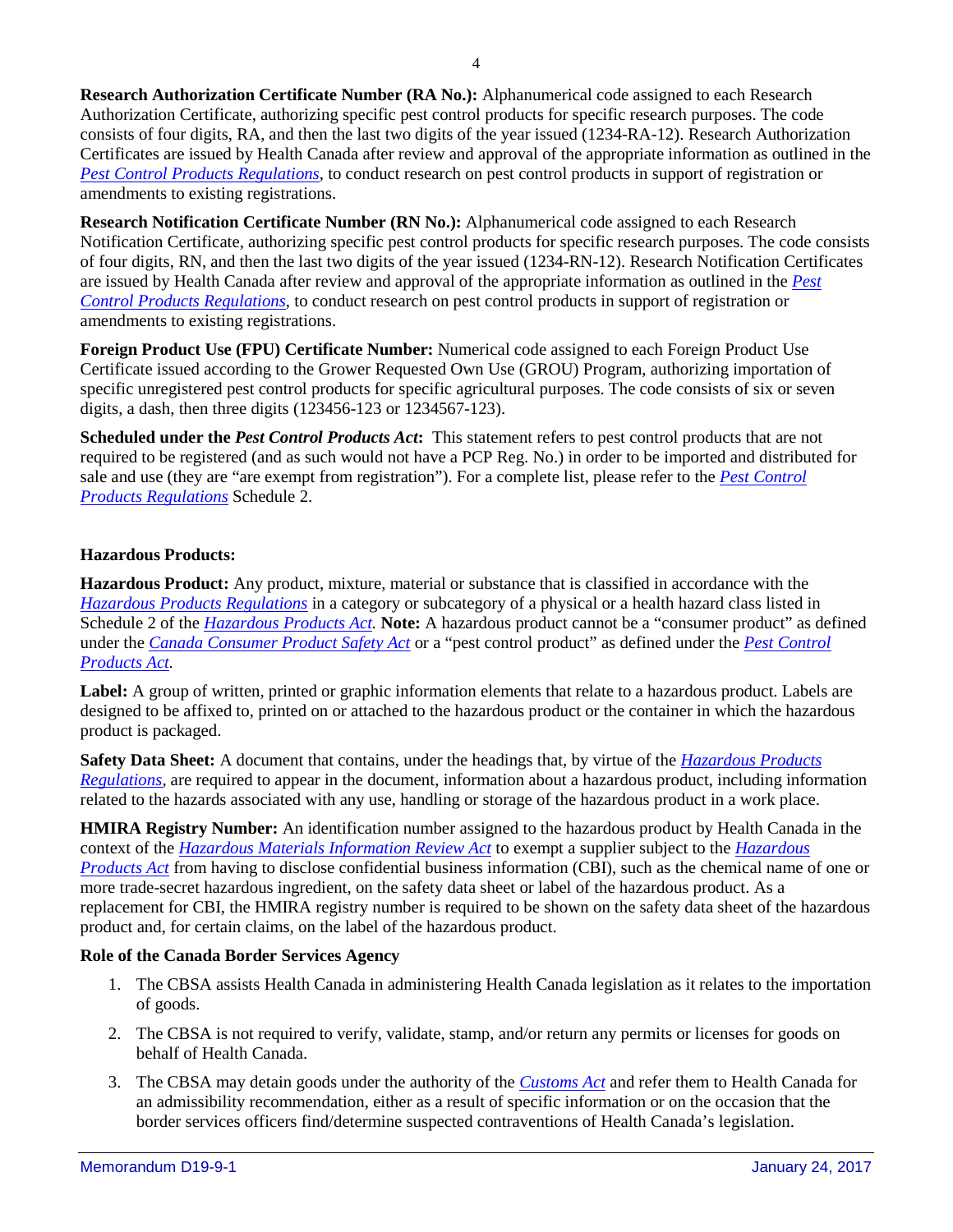4. The CBSA's enforcement role beyond the initial detention is limited to *[Customs Act](http://laws-lois.justice.gc.ca/eng/acts/C-52.6/)* contraventions. In such cases, the CBSA may seize the goods under the *[Customs Act](http://laws-lois.justice.gc.ca/eng/acts/C-52.6/)*.

#### **Role of Health Canada**

- 5. Health Canada is responsible for the administration and enforcement of all Health Canada legislation.
- 6. Health Canada will identify to the CBSA certain goods that may contravene Health Canada legislation or pose a potential risk to human health or the safety of Canadians or to the environment. Health Canada will request the CBSA to detain these goods at the time of importation.
- 7. Health Canada's inspectors may examine, open, test, seize and/or sample goods detained by the CBSA and may make copies of any record and/or document related to the detained goods in accordance with the relevant provisions of Health Canada's legislation.
- 8. Health Canada will provide a recommendation to the CBSA regarding the admissibility of detained goods that are suspected to be in contravention of Health Canada legislation.

#### **Role of Importers**

- 9. Importers are responsible for ensuring that every good imported is compliant with the requirements of CBSA and Health Canada legislation.
- 10. Importers must also obtain and have available for examination all required licences, permits, registry numbers, labels, safety data sheets and/or documents as required by the Health Canada legislation. In some circumstances these documents should accompany the shipment to facilitate the importation. Such documents may include a copy of the establishment license, a copy of the site license, a No Objection Letter for clinical trial drugs, a Letter of Authorization under the Special Access Program, a Research Authorization or Research Notification Certificate, a Foreign Product Use certificate, or product label.
- 11. Importers, distributors, suppliers, transporters, manufacturers and/or retailers may obtain more information about Health Canada requirements by visiting Health Canada's website [\(www.hc-sc.gc.ca\)](http://www.hc-sc.gc.ca/)

#### **Single Window Initiative (SWI)**

- 12. The CBSA SWI launched a new Integrated Import Declaration (IID) release service option (SO911) that allows importers and customs brokers (must be registered with the CBSA) to submit and obtain electronic release for commercial goods regulated by participating Government of Canada departments and agencies.
- 13. The SWI IID [Electronic Commerce Client Requirements Document \(ECCRD\)](http://cbsa.gc.ca/eservices/eccrd-eng.html) provides technical and system requirements information. Appendix B of the ECCRD includes a list of required data elements for Health Canada.
- 14. For more information on the SWI, please refer to the CBSA Web site at [http://www.cbsa-asfc.gc.ca/btb](http://www.cbsa-asfc.gc.ca/btb-pdf/swi-igu-eng.html)[pdf/swi-igu-eng.html.](http://www.cbsa-asfc.gc.ca/btb-pdf/swi-igu-eng.html)

For further information on release of commercial goods please refer to **D17-1-4 Release of Commercial Goods.** 

#### **Commercial Importation of Human Drugs, Natural Health Products, and Medical Devices**

Health Canada generally considers the following to be examples of commercial importations:

- An import shipment destined for a retailer, distributor, or other commercial establishment. This would include shipments being sent to independent sales contractors/distributors; to a practitioner for use in their practice; or to a qualified investigator of a drug that is to be given to or used to treat a patient or subject in a clinical trial.
- An import shipment from a single foreign supplier consisting of individually addressed parcels, and the importer of record as indicated on a separate invoice for each parcel is not unique for each parcel.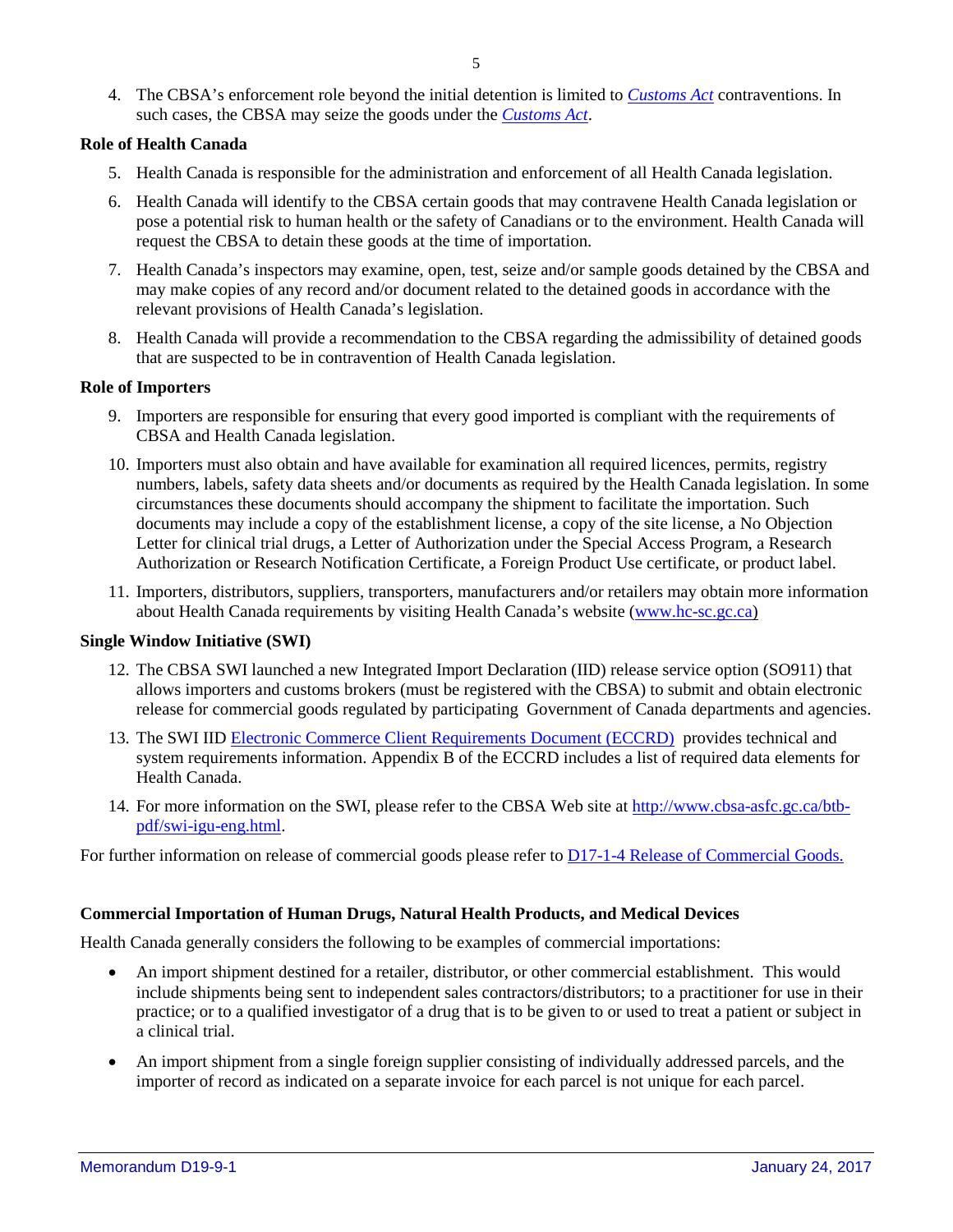- An import shipment that contains more than a 90-day supply of human drugs or natural health products, based on its directions for use or reasonable intake.
- An import shipment that is part of a pattern of repeat personal importations of the same human drug or natural health product to the same individual at the same address within a 90-day period where the total quantity imported in all shipments totals more than a 90-day supply based on its directions for use or reasonable intake.
- An import shipment that is accompanied by or associated with materials to be used for advertising or promotion.
- An import shipment destined for export sale.
- 15. The [Food and Drugs Act](http://laws-lois.justice.gc.ca/eng/acts/f-27/) and its regulations require that all human drugs be labelled with a Drug Identification Number (DIN) and that all natural health products be labelled with a Natural Product Number (NPN) or Homeopathic Medicines Number (DIN-HM).
- 16. Shipments of human drugs and natural health products not available in Canada may be authorized for importation through the Special Access Program or the clinical trial provisions of the *[Food and Drug](http://laws-lois.justice.gc.ca/eng/regulations/C.R.C.%2C_c._870/)  [Regulations](http://laws-lois.justice.gc.ca/eng/regulations/C.R.C.%2C_c._870/)* or the *[Natural Health Products Regulations](http://laws-lois.justice.gc.ca/eng/regulations/sor-2003-196/)*. These shipments may not be labelled with a DIN/NPN/DIN-HM but will be accompanied by a Health Canada authorization letter (No Objection Letter, Notice of Authorization, or Letter of Authorization, as appropriate).
- 17. Importers of commercial shipments must hold an Establishment Licence (EL) or Site License (SL) for the activity of importation. The foreign manufacturing site must be listed on the Importer's EL.
- 18. The CBSA may detain and refer human drugs and natural health products to Health Canada for an admissibility recommendation when these requirements are not met.

#### **Commercial Importation of Medical Devices**

- 19. The *[Medical Device Regulations](http://laws-lois.justice.gc.ca/eng/regulations/sor-98-282/)* require that Class II, III and IV medical devices have a device licence for each device.
- 20. Importers of commercial shipments of medical devices must hold an Establishment Licence (MDEL). However, the following are exempt from the requirement of having an MDEL to import medical devices:
	- i. Retailers;
	- ii. Healthcare facilities;
	- iii. Manufacturers of Class II, III or IV medical devices;
	- iv. Manufacturers of Class I devices if the manufacturer imports or distributes through a person who holds an Establishment Licence;
	- v. Importations of a medical device by a person for their own personal use, unless there is evidence that the operation of the device would require assistance of another individual, including a professional, the person's doctor, or a health practitioner;
	- vi. Establishments only importing or selling veterinary devices;
	- vii. Dispensers; and
	- viii. Establishments that only import or sell custom-made devices, medical devices for Special Access, or devices for investigational testing involving human subjects.
- 21. Shipments of medical devices not available in Canada may be authorized for importation through the Special Access Program or the investigational testing provisions of the *[Medical Device Regulations](http://laws-lois.justice.gc.ca/eng/regulations/sor-98-282/)*. These shipments of medical devices may not have a Medical Device Licence but will be accompanied by a Health Canada authorization letter (Investigational Testing Authorization or Letter of Authorization).

## **Personal Importation of Prescription Drugs**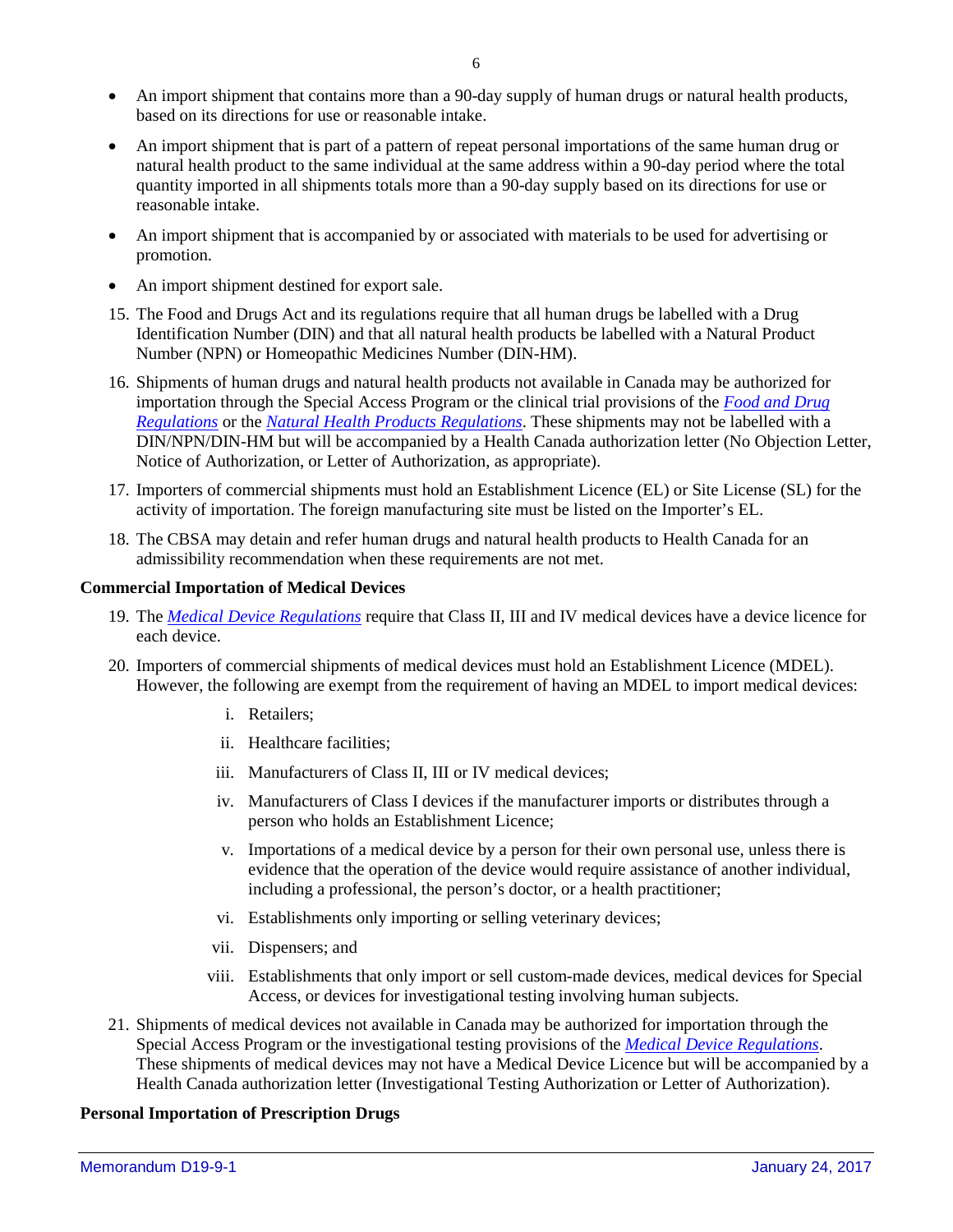Health Canada considers a personal importation as an importation by an individual for their own use or for the use of a person under their care or guardianship and which does not meet the definition of a commercial importation as set out in paragraph 16 of this memorandum.

22. Under C.01.045 of the *[Food and Drug Regulations,](http://laws-lois.justice.gc.ca/eng/regulations/c.r.c.,_c._870/)* importation of prescription drugs is restricted to practitioners, drug manufacturers, wholesale druggists or registered pharmacists, or a resident of a foreign country while a visitor in Canada. **Note** that drugs imported by practitioners for treating patients are not considered to be personal importations but rather commercial importation for sale.

#### *Canadian Residents*

- 23. Health Canada may exercise enforcement discretion to permit a Canadian returning from abroad to bring with them, on their person, a single course of treatment or a 90-day supply based on the directions for use, whichever is less, of a prescription drug. This discretion is generally reserved for Canadian residents returning to Canada with prescription drugs which were dispensed for a treatment prior to leaving Canada, or drugs obtained through a filled prescription to treat an illness while abroad.
- 24. Prescription drugs imported in this fashion must be for the individual's personal use or the use of a person for whom they are responsible and with whom they are travelling. Additionally, all personal importations of prescription drugs must be packaged in the hospital, pharmacy dispensing or retail packaging, or have the original label affixed to it clearly indicating what the product is and what it contains.
- 25. The CBSA may detain and refer prescription drugs to Health Canada when these conditions are not met.
- 26. Canadian residents may not import prescription drugs by mail or courier.

#### *Non-Residents of Canada*

- 27. Visitors to Canada and non-residents arriving from abroad are permitted to import a single course of treatment or a 90-day supply of a prescription drug hand-carried for their personal use or the use of a person under their care and with whom they are travelling.
- 28. Visitors and non-residents are allowed to import a single course of treatment or a 90 day supply of a prescription drug by mail or courier.
- 29. All personal importations of prescription drugs must be packaged in the hospital, pharmacy dispensing or retail packaging, or have the original label affixed to it clearly indicating what the product is and what it contains.
- 30. The CBSA may detain and refer prescription drugs to Health Canada when these conditions are not met.

## **Personal Importation of Natural Health Products and Non-Prescription Drugs**

- 31. Residents, non-residents and visitors to Canada can import for their own use or for a person under that individual's care a single course of treatment or a 90-day supply of natural health products and nonprescription drugs. The drug must be packaged in the hospital, pharmacy dispensing or retail packaging, or have the original label affixed to it clearly indicating what the product is and what it contains.
- 32. The CBSA may detain and refer natural health products and non-prescription drugs to Health Canada when these requirements are not met.

#### **Personal Importation of Medical Devices**

33. Personal use generally does not include medical devices that require the intervention of a healthcare professional. The *[Medical Device Regulations](http://laws-lois.justice.gc.ca/eng/regulations/sor-98-282/)* do not apply to importation of medical devices for personal use.

#### **Importation of Consumer Products**

34. Under the *[Canada Consumer Product Safety Act](http://laws-lois.justice.gc.ca/eng/acts/c-1.68/)*, the importation into Canada, manufacture, sale and advertisement of consumer products are regulated by Health Canada.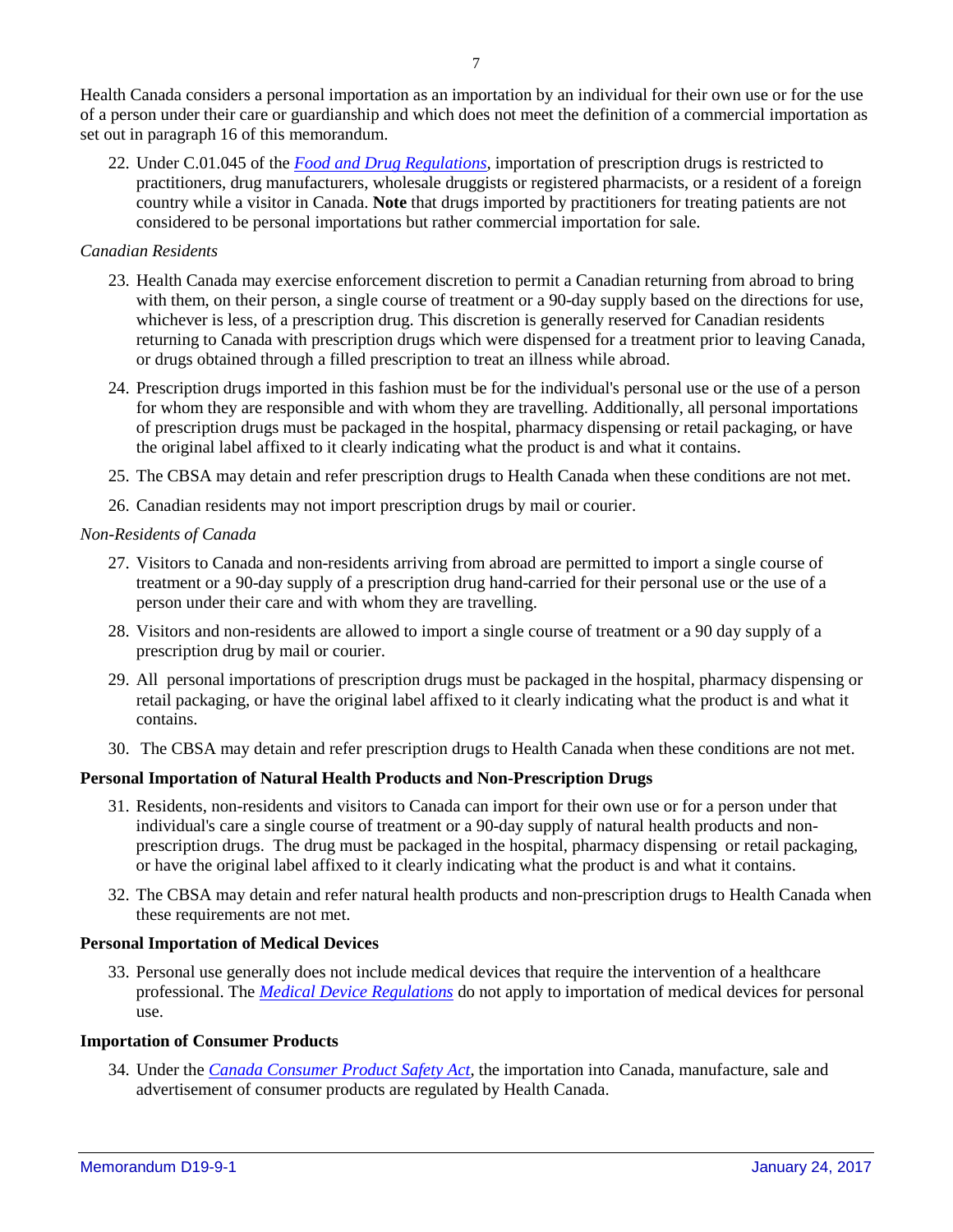35. This legislation applies to commercial and non-commercial importations of new or used consumer products (including their components, parts or accessories and packaging), and allows inspectors designated under the Act to examine, test, seize, detain and/or take samples of consumer products imported into Canada.

For the purposes of this memorandum, consumer products may be grouped into two categories: prohibited and regulated products.

## **Prohibited Consumer Products**

- 36. Schedule 2 of the *[Canada Consumer Product Safety Act](http://laws-lois.justice.gc.ca/eng/acts/c-1.68/)* in [Appendix](#page-9-0) A of this memorandum) lists certain products which are prohibited from importation, sale, manufacture or advertisement in Canada. Importers may contact one of the regional Health Canada Consumer Product Safety Offices to verify whether specific products are prohibited (refer to [Appendix](#page-11-0) B of this memorandum).
- 37. The CBSA will detain prohibited products listed under the *[Canada Consumer Product Safety Act](http://laws-lois.justice.gc.ca/eng/acts/c-1.68/)*, and refer them to Health Canada.

#### **Regulated Consumer Products**

- 38. The *[Canada Consumer Product Safety Act](http://laws-lois.justice.gc.ca/eng/acts/c-1.68/)* stipulates that no person shall import, sell, or advertise a consumer product that does not meet the requirements set out in the regulations or that is a danger to human health or safety. These products must meet the prescribed requirements and conditions set out in the *[Canada Consumer Product Safety Act](http://laws-lois.justice.gc.ca/eng/acts/c-1.68/)* and regulations made thereunder to be legally imported into Canada.
- 39. The CBSA will detain regulated consumer products and refer them to Health Canada to verify import requirements when it is suspected that a regulated product may pose a danger to human health and/or safety.

#### **Importation of Cosmetics**

40. The CBSA will detain cosmetics and refer them to Health Canada to determine import requirements when it is suspected that a product may contravene the *[Food and Drugs Act](http://laws-lois.justice.gc.ca/eng/acts/F-27/)* or the *[Cosmetic Regulations](http://laws-lois.justice.gc.ca/eng/regulations/C.R.C.,_c._869/)*.

#### **Importation of Radiation Emitting Devices**

41. The CBSA will detain radiation emitting devices and refer them to Health Canada to determine import requirements when it is suspected that a radiation emitting device may pose a danger to human health or safety, or may contravene the *[Radiation Emitting Devices Act](http://laws-lois.justice.gc.ca/eng/acts/R-1/)* or its regulations.

#### **Importation of Pest Control Products**

- 42. Pest control products imported into Canada (including those imported solely for the purpose of export) must meet the requirements in the *[Pest Control Products Act](http://laws-lois.justice.gc.ca/eng/acts/P-9.01/)* and its regulations. They must be:
	- registered (with a PCP Reg. No.) and bear the Canadian label;
	- authorized for specific research purposes (with a RA No. or RN No.);
	- authorized for specific agricultural use (with a FPU certificate number);
	- scheduled and meet the Canadian labelling requirements; or
	- manufactured only for export and contain an active ingredient that is registered in Canada.
- 43. The CBSA will detain pest control products and refer them to Health Canada to verify import requirements when it is suspected that the product endangers human health or safety or the environment, or may otherwise contravene the *[Pest Control Products Act](http://laws-lois.justice.gc.ca/eng/acts/P-9.01/)* or its Regulations.

#### **Personal Importation of Pest Control Products**

44. There is an exemption from the *[Pest Control Products Regulations](http://laws-lois.justice.gc.ca/eng/regulations/sor-2006-124/)*, for any pest control product imported into Canada, when the following conditions are met: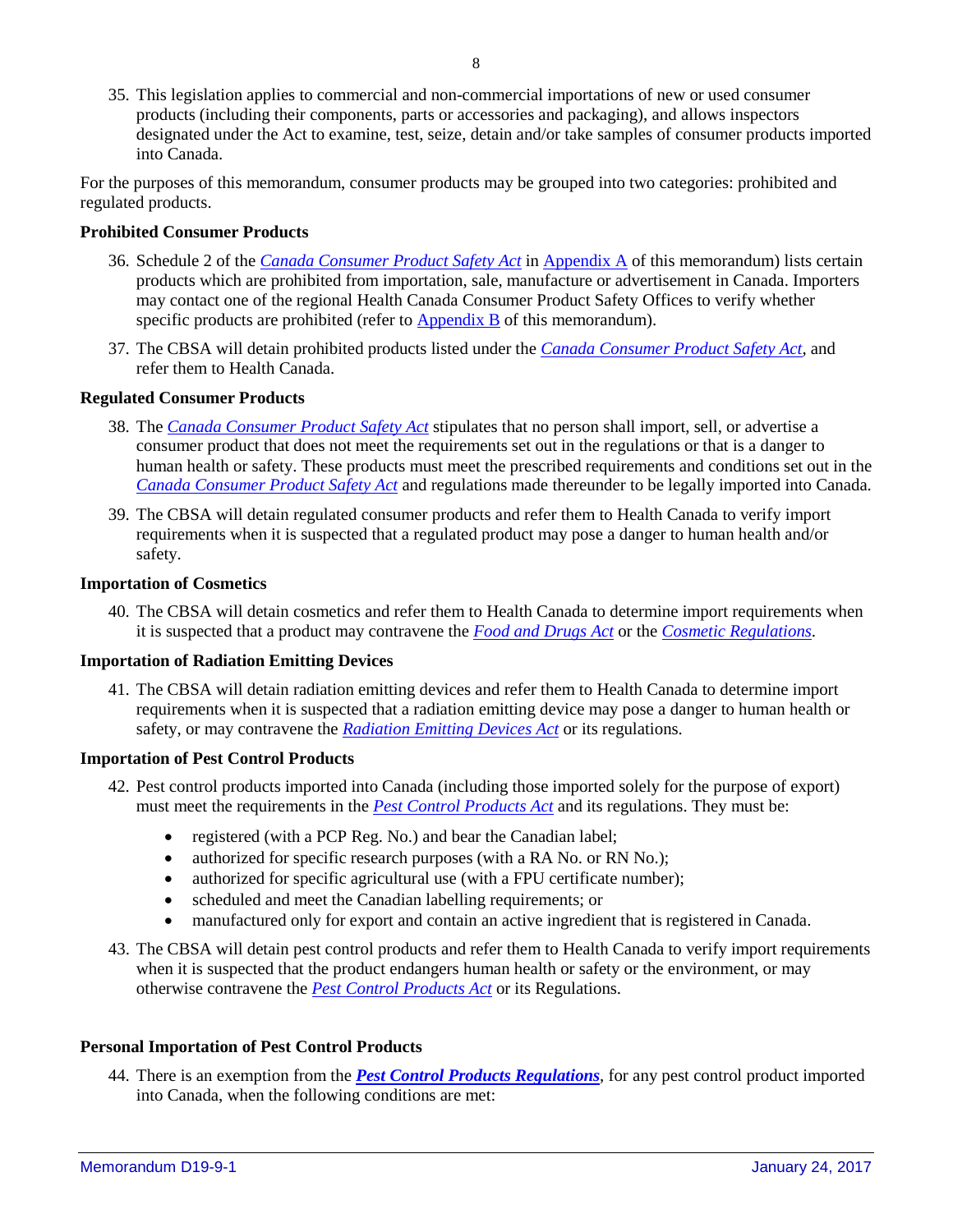- a. Not an organism;
- b. Primarily for use by the importer in or around the home (i.e. not intended for distribution, including sale);
- c. The quantity is not more than 500 g or 500 mL; and
- d. The value is not more than \$100 (Canadian).

#### **Commercial Importation of Hazardous Products**

- 45. The importation into Canada, and sale of hazardous products intended for use, handling or storage in a work place in Canada are regulated under the *[Hazardous Products Act](http://laws-lois.justice.gc.ca/eng/acts/H-3/)*, and the *[Hazardous Products](http://laws-lois.justice.gc.ca/eng/regulations/SOR-2015-17/)  [Regulations](http://laws-lois.justice.gc.ca/eng/regulations/SOR-2015-17/)*. This legislation applies to commercial importations of hazardous products (including their packaging), and allows inspectors designated by Health Canada to examine, test, seize, detain or take samples of hazardous products imported into Canada.
- 46. The following products are not subject to the *[Hazardous Products Act](http://laws-lois.justice.gc.ca/eng/acts/H-3/)* and the *[Hazardous Products](http://laws-lois.justice.gc.ca/eng/regulations/SOR-2015-17/)  [Regulations](http://laws-lois.justice.gc.ca/eng/regulations/SOR-2015-17/)*:
	- Any nuclear substance, within the meaning of the *[Nuclear Safety and Control Act](http://laws-lois.justice.gc.ca/eng/acts/N-28.3/)*, that is radioactive;
	- Any hazardous waste, being a hazardous product that is sold for recycling or recovery or is intended for disposal;
	- Any tobacco or a tobacco product as defined in section 2 of the *[Tobacco Act](http://laws-lois.justice.gc.ca/eng/acts/T-11.5/)*;
	- Any manufactured article, as defined under section 2 of the *[Hazardous Product Act](http://laws-lois.justice.gc.ca/eng/acts/H-3/)*;
	- Any pest control product as defined in subsection 2(1) of the *[Pest Control Products Act](http://laws-lois.justice.gc.ca/eng/acts/P-9.01/)*;
	- Any explosive as defined in section 2 of the *[Explosives Act;](http://laws-lois.justice.gc.ca/eng/acts/E-17/)*
	- Any cosmetic, device, drug or food, as defined in section 2 of the *[Food and Drugs Act](http://laws-lois.justice.gc.ca/eng/acts/F-27/)*;
	- Any consumer product as defined in section 2 of the *[Canada Consumer Product Safety Act](http://laws-lois.justice.gc.ca/eng/acts/C-1.68/)*; and
	- Any wood or product made of wood.
- 47. In accordance with *[Hazardous Products Act](http://laws-lois.justice.gc.ca/eng/acts/H-3/)*, an importer must obtain or prepare, on or prior to the importation of the hazardous product, a safety data sheet that meets the requirements set out in the *[Hazardous Products Regulations](http://laws-lois.justice.gc.ca/eng/regulations/SOR-2015-17/)*. However the safety data sheet may travel separately from the imported product or the safety data sheet may have already been obtained by the importer. The importer must also affix, print or attach to the hazardous product or the container in which the hazardous product is packaged a label that meets the requirements set out in the aforementioned regulations. However, a non-compliant label is permitted for importation if the hazardous product is imported for the purpose of being brought into compliance with the labelling requirements before it is used or sold.
- 48. No supplier shall sell or import a hazardous product that is intended for use, handling or storage in a work place in Canada if the hazardous product or the container in which the hazardous product is packaged has affixed to, printed on or attached to it information about the hazardous product that is false, misleading or likely to create an erroneous impression, with respect to the information that is required to be included in a label or safety data sheet for that hazardous product in order for the supplier to comply with the *[Hazardous](http://laws-lois.justice.gc.ca/eng/acts/H-3/)  [Products Act](http://laws-lois.justice.gc.ca/eng/acts/H-3/)*.
- 49. The CBSA will detain hazardous products and refer them to the Workplace Hazardous Materials Bureau of HC to verify import requirements when it is suspected that a hazardous product may contravene the *[Hazardous Products Act](http://laws-lois.justice.gc.ca/eng/acts/H-3/)* or its Regulation.

#### **Detention and Seizure**

50. Imported goods that the CBSA suspects may be in contravention of Health Canada Legislation may be detained and the nearest Health Canada Border Centre will be contacted in order to obtain a response regarding import requirements.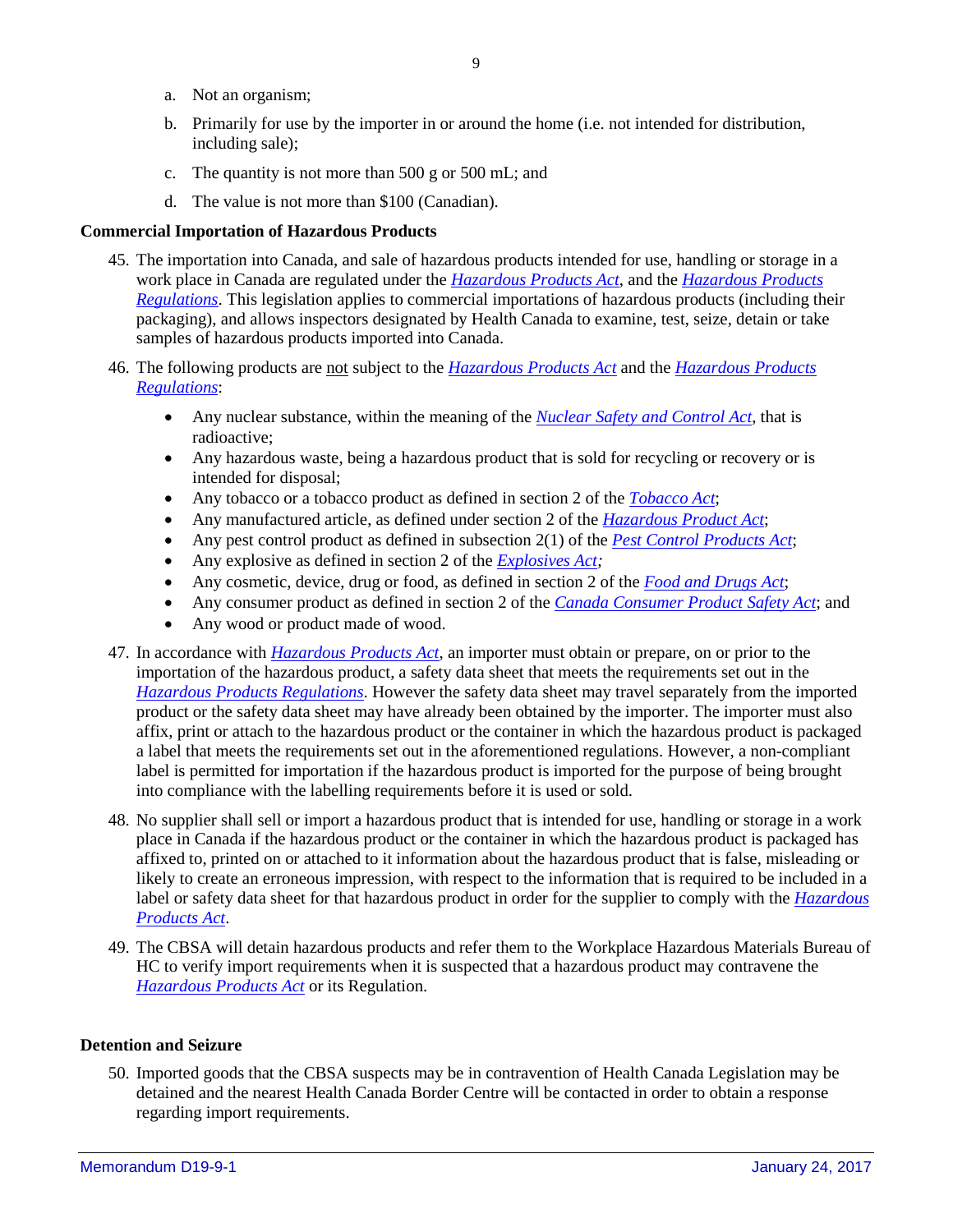- 51. In some cases, a recommendation of admissibility into Canada of goods cannot be made until further analysis has been completed by Health Canada.
- 52. Health Canada has the authority to seize and detain goods under the following legislation: the *[Food and](http://laws-lois.justice.gc.ca/eng/acts/F-27/)  [Drugs Act](http://laws-lois.justice.gc.ca/eng/acts/F-27/)*, *[Hazardous Products Act](http://laws-lois.justice.gc.ca/eng/acts/H-3/)*, *[Canada Consumer Product Safety Act](http://laws-lois.justice.gc.ca/eng/acts/c-1.68/)*, *[Radiation Emitting Devices](http://laws-lois.justice.gc.ca/eng/acts/R-1/)  [Act](http://laws-lois.justice.gc.ca/eng/acts/R-1/)* and *[Pest Control Products Act](http://laws-lois.justice.gc.ca/eng/acts/P-9.01/)*, and of any regulations made under these Acts.
- 53. Health Canada will advise the CBSA of the appropriate course of action, once the admissibility recommendation of the goods has been completed.

## **Penalty Information**

54. Penalties (including administrative monetary penalties, fines and imprisonment) may apply for failure to comply with the *[Food and Drugs Act](http://laws-lois.justice.gc.ca/eng/acts/F-27/)*, *[Canada Consumer Product Safety Act](http://laws-lois.justice.gc.ca/eng/acts/c-1.68/)*, *[Radiation Emitting Devices](http://laws-lois.justice.gc.ca/eng/acts/R-1/)  [Act](http://laws-lois.justice.gc.ca/eng/acts/R-1/)*, *[Pest Control Products Act](http://laws-lois.justice.gc.ca/eng/acts/P-9.01/)*, *[Hazardous Products Act](http://laws-lois.justice.gc.ca/eng/acts/H-3/)*, *[Hazardous Materials Information Review Act](http://laws-lois.justice.gc.ca/eng/acts/H-2.7/)*, and/or the *Customs Act*. The penalties are outlined in the respective legislation.

## **Canada Border Services Agency Contact Information**

55. For more information regarding the CBSA's administration of Health Canada legislation as it relates to goods, within Canada call the Border Information Service at **1-800-461-9999**. From outside Canada call **204-983-3500** or **506-636-5064**. Long distance charges will apply. Agents are available Monday to Friday (08:00 – 16:00 local time / except holidays). TTY is also available within Canada: **1-866-335-3237**.

#### **Health Canada Contact Information**

<span id="page-9-0"></span>56. Any questions concerning Health Canada's administration of its legislation should be directed to Health Canada. Please refer to  $\Delta$ ppendix  $\overline{B}$  for a list of Health Canada contacts.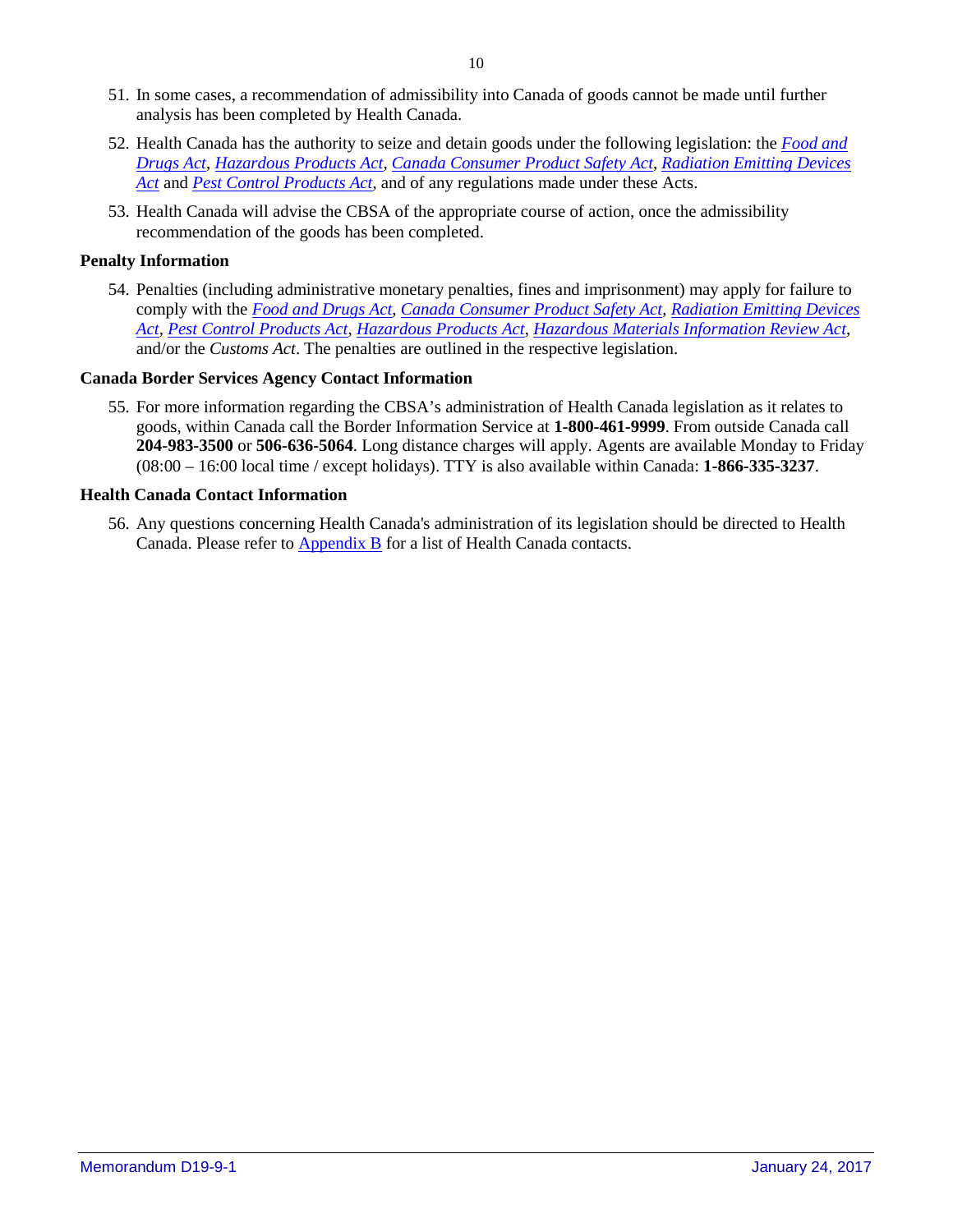#### *Appendix A -Prohibited Consumer Products*

Under the *[Canada Consumer Product Safety Act](http://laws-lois.justice.gc.ca/eng/acts/c-1.68/)*, section 5, it is prohibited to manufacture, import, advertise or sell a Consumer Product listed in Schedule 2. Those consumer products are:

- 1. Jequirity beans (*abrus precatorius*) or any substance or article that is made from or that includes jequirity beans in whole or in part.
- 2. Spectacle frames that, in whole or in part, are made of or contain cellulose nitrate.
- 3. Baby walkers that are mounted on wheels or on any other device permitting movement of the walker and that have an enclosed area supporting the baby in a sitting or standing position so that their feet touch the floor, thereby enabling the horizontal movement of the walker.
- 4. Products for babies, including teethers, pacifiers and baby bottle nipples that are put in the mouth when used and that contain a filling that has in it a viable micro-organism.
- 5. Structural devices that position feeding bottles to allow babies to feed themselves from the bottle while unattended.
- 6. Disposable metal containers that contain a pressurizing fluid composed in whole or in part of vinyl chloride and that are designed to release pressurized contents by the use of a manually operated valve that forms an integral part of the container.
- 7. Liquids that contain polychlorinated biphenyls for use in microscopy, including immersion oils but not including refractive index oils.
- 8. Kites any part of which is made of uninsulated metal that is separated from adjacent conductive areas by a non-conductive area of less than 50 mm and that either
	- (a) has a maximum linear dimension in excess of 150 mm, or
	- (b) is plated or otherwise coated with a conductive film whose maximum linear dimension exceeds 150 mm.
- 9. Kite strings made of a material that conducts electricity.
- 10. Products made in whole or in part of textile fibres, intended for use as wearing apparel, that are treated with or contain tris (2,3 dibromopropyl) phosphate as a single substance or as part of a chemical compound.
- 11. Any substance that is used to induce sneezing, whether or not called "sneezing powder", and that contains
	- (a) 3,3′-dimethoxybenzidine (4,4′-diamino-3,3′-dimethoxybiphenyl) or any of its salts;
	- (b) a plant product derived from the genera Helleborus (hellebore), Veratrum album (white hellebore) or Quillaia (Panama Wood);
	- (c) protoveratrine or veratrine; or
	- (d) any isomer of nitrobenzaldehyde.
- 12. Cutting oils and cutting fluids, that are for use in lubricating and cooling the cutting area in machining operations, and that contain more than 50 µg/g of any nitrite, when monoetha-nolamine, diethanolamine or triethanolamine is also present.
- 13. Urea formaldehyde-based thermal insulation, foamed in place, used to insulate buildings.
- 14. Lawn darts with elongated tips.
- 15. Polycarbonate baby bottles that contain 4, 4′-isopropylidenediphenol (bisphenol A).
- 16. Products that are made, in whole or in part, of polyurethane foam that contains tris (2-chloroethyl) phosphate and that are intended for a child under three years of age.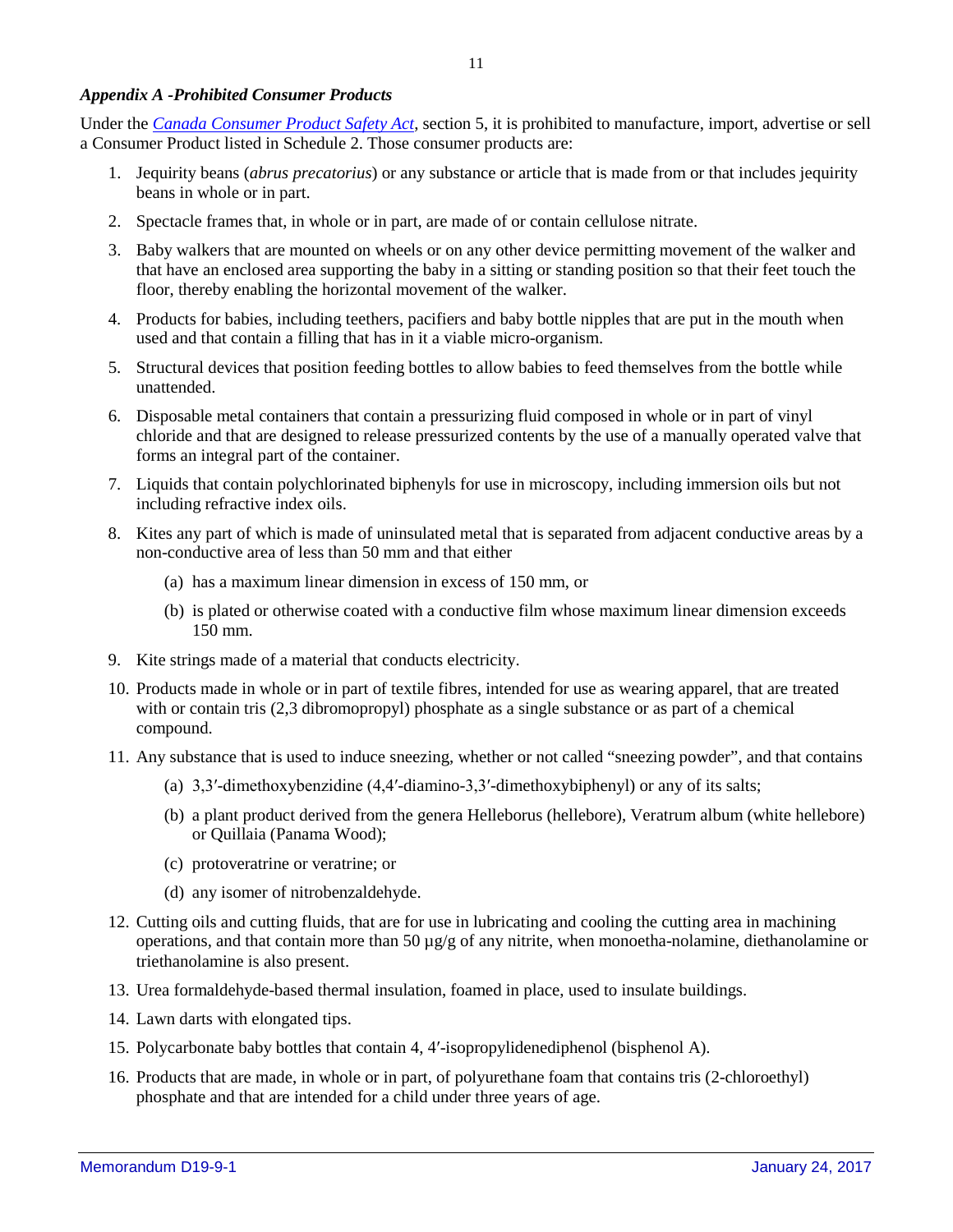#### <span id="page-11-0"></span>*Appendix B*

## **HEALTH CANADA PRODUCT SPECIFIC CONTACT INFORMATION**

## **Human Drugs, Natural Health Products and Medical Devices**

#### **General Enquiries**

Tel: 1-800-267-9675

## **Atlantic Region**

Email: [insp.aoc-coa@hc-sc.gc.ca](mailto:insp.aoc-coa@hc-sc.gc.ca) Tel: 1-902-426-4775

#### **Quebec Region**

Email: [QC.UIF-BIU@hc-sc.gc.ca](mailto:QC.UIF-BIU@hc-sc.gc.ca)

Tel: 1-800-561-3350

#### **Ontario Region**

Email: [ON.BIU-UIF@hc-sc.gc.ca](mailto:ON.BIU-UIF@hc-sc.gc.ca)

Tel: 1-416-973-1600

## **Prairie Region**

## Provinces of Manitoba and Saskatchewan

Email: [insp\\_msoc\\_coms@hc-sc.gc.ca](mailto:insp_msoc_coms@hc-sc.gc.ca)

Tel: 1-204-594-8061

## Province of Alberta, Northwest Territories, Nunavut, and Yukon

Email: [insp\\_aboc-coa@hc-sc.gc.ca](mailto:insp_aboc-coa@hc-sc.gc.ca)

Tel: 1-780-495-0490

## **British Columbia Region**

Email: [insp\\_woc-coo@hc-sc.gc.ca](mailto:insp_woc-coo@hc-sc.gc.ca)

Tel: 1-604-666-3350

## **Consumer Products and Cosmetics**

#### **General Enquiries**

Tel: 1-866-662-0666

## **Atlantic Region**

Email**:** [Atlantic.ProdSafe@hc-sc.gc.ca](mailto:Atlantic.ProdSafe@hc-sc.gc.ca)

#### **Quebec Region**

Email: [Quebec.Prod@hc-sc.gc.ca](mailto:Quebec.Prod@hc-sc.gc.ca)

#### **Ontario Region**

Email**:** [Tor.ProdSafe@hc-sc.gc.ca](mailto:Tor.ProdSafe@hc-sc.gc.ca)

## **Prairie Region**

Provinces of Manitoba and Saskatchewan

Email: [MBSK.ProdSafe@hc-sc.gc.ca](mailto:MBSK.ProdSafe@hc-sc.gc.ca)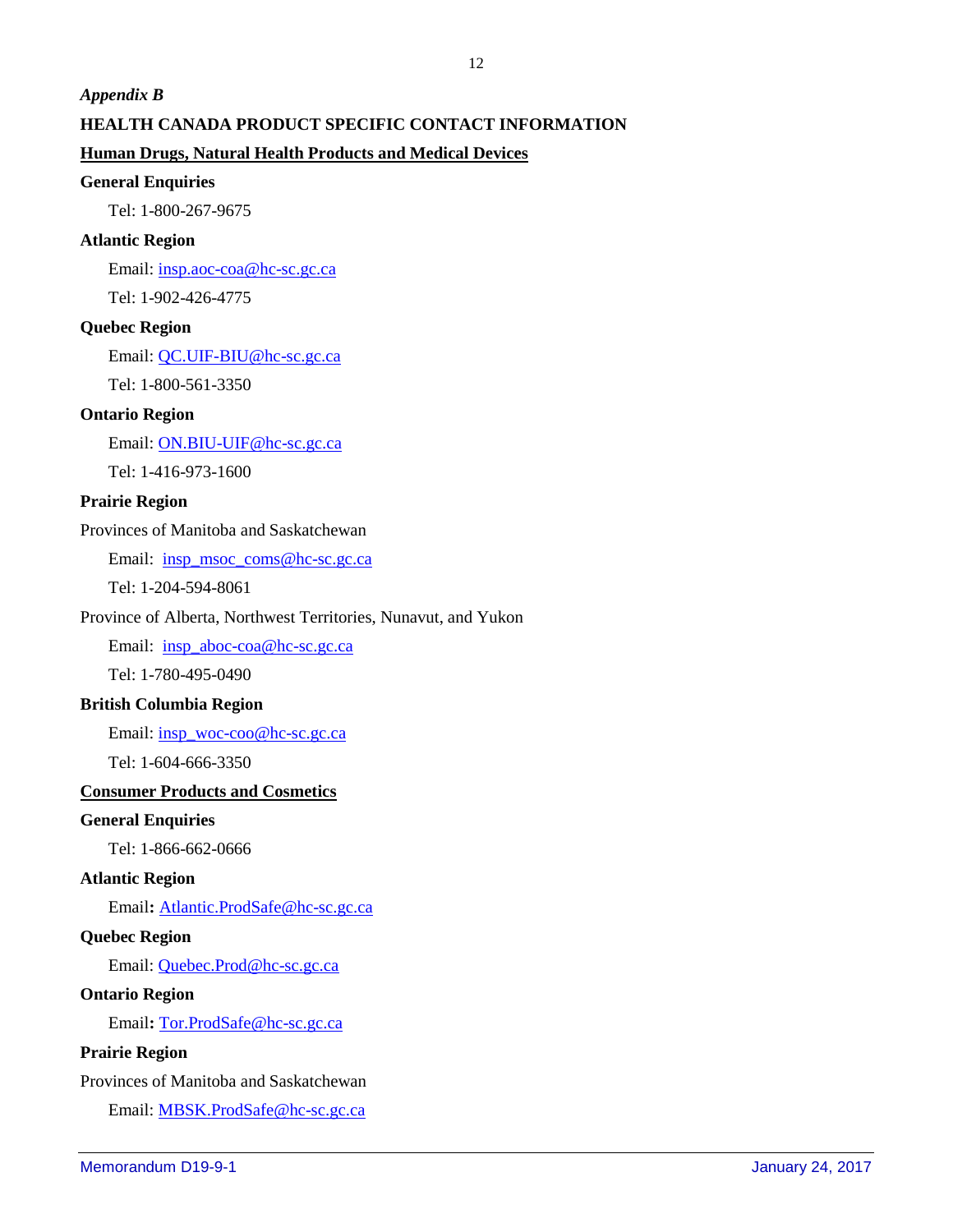## Province of Alberta, Northwest Territories, Nunavut and Yukon

Email: [Alberta.ProdSafe@hc-sc.gc.ca](mailto:Alberta.ProdSafe@hc-sc.gc.ca)

#### **British Columbia Region**

Email: [Bby.ProdSafe@hc-sc.gc.ca](mailto:Bby.ProdSafe@hc-sc.gc.ca)

#### **Enquiries from the United States of America**

Tel: 1-866-662-0666

#### **Enquiries from international locations other than the United States**

#### Africa

Email: [Alberta.ProdSafe@hc-sc.gc.ca](mailto:Alberta.ProdSafe@hc-sc.gc.ca)

#### Asia

Email: [Bby.ProdSafe@hc-sc.gc.ca](mailto:Bby.ProdSafe@hc-sc.gc.ca)

#### Australia

Email: [Alberta.ProdSafe@hc-sc.gc.ca](mailto:Alberta.ProdSafe@hc-sc.gc.ca)

## Central and South America

Email: [MBSK.ProdSafe@hc-sc.gc.ca](mailto:MBSK.ProdSafe@hc-sc.gc.ca)

#### Europe

Email: [Atlantic.ProdSafe@hc-sc.gc.ca](mailto:Atlantic.ProdSafe@hc-sc.gc.ca)

#### **Radiation Emitting Devices**

#### **Consumer and Clinical Radiation Protection Bureau**

Email: [ccrpb-pcrpcc@hc-sc.gc.ca](mailto:ccrpb-pcrpcc@hc-sc.gc.ca)

Tel: 613-954-6699

#### **Pest Control Products**

## **Health Canada Pest Management Information Service**

<http://www.hc-sc.gc.ca/contact/cps-spc/pmra-arla/infoserv-eng.php>

Email: [pmra.infoserv@hc-sc.gc.ca](mailto:pmra.infoserv@hc-sc.gc.ca)

Tel: 613-736-3799

Tel (Toll-Free): 1-800-267-6315

#### **Regional Contacts**

<http://hc-sc.gc.ca/contact/cps-spc/pmra-arla/region-eng.php>

#### **Hazardous Products**

## **General Enquiries**

Tel: 1-855-407-2665

#### **Regarding the Hazardous Products Act or its Regulations**

Email: [WHMIS\\_SIMDUT@hc-sc.gc.ca](mailto:WHMIS_SIMDUT@hc-sc.gc.ca)

#### **Regarding the Hazardous Materials Information Review Act or its Regulations**

Email: [WHMIS-SIMDUT.conf@hc-sc.gc.ca](mailto:WHMIS-SIMDUT.conf@hc-sc.gc.ca)